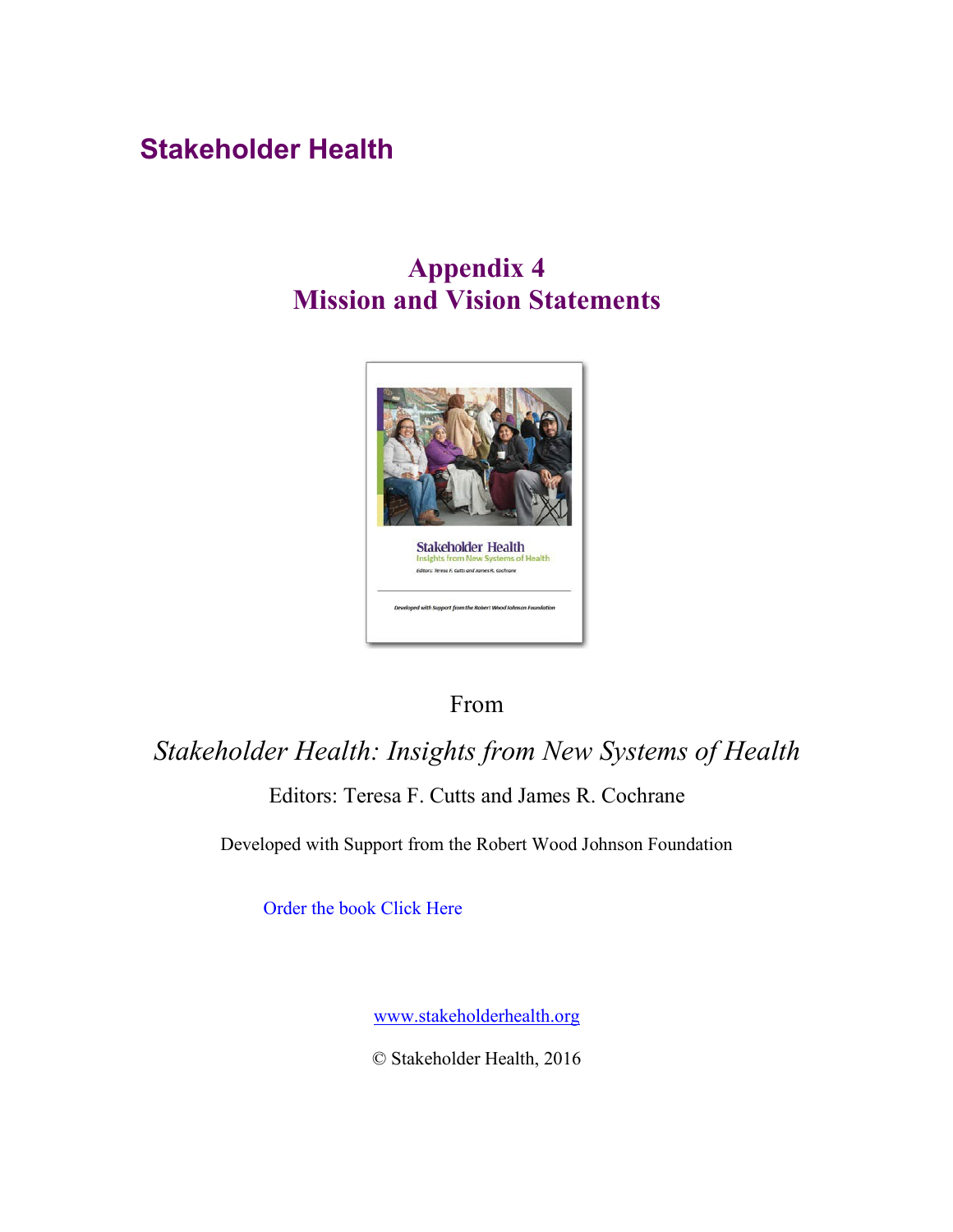### **The Vision for Adventist Healthcare Ministry in North America\***

- ...seek the peace and prosperity of the city to which I have carried you into exile. Pray to the LORD for it, because if it prospers, *you too will prosper." Jer 29:7 NIV*
- I will bring health and healing to the city; I will heal my people and will let them enjoy abundant peace and security. *Jer 33:6 NIV*
- I am come that they might have life, and that they might have it more abundantly. John 10:10 KJV
- ...the angel showed me the river of the water of life ... flowing from the throne of God and of the Lamb ... on each side ... stood the tree of life ... And the leaves of the tree are for the healing of the nations. Rev 22:1-3 NIV
- ...I have set before you life and death, blessings and curses. Now choose life, so that you and your children may live 20 and that you may love the Lord your God, listen to his voice, and hold fast to him. For the Lord is your life, and he will give you *many years in the land … Deut 30:19-20 NIV*
- *"He sent them to preach the kingdom of God, and to heal the sick" Luke 9:2*
- "During His ministry, Jesus devoted more time to healing the sick than to preaching. His miracles testified to the truth of His *words, that He came not to destroy, but to save." Ellen White, The Ministry of Healing*

### **Introduction**

Since the 19th Century, Seventh-day Adventists have been developing faithful, innovative approaches to health for the whole person. The successes of the past have laid the foundation for renewing a vision of faith-inspired healthcare in which patients experience seamless excellence, integrating the best of spiritually nurturing care. The challenges of providing health care in the 21st Century make the renewal of this vision imperative. The opportunitiesfor leading our society, as it seeks to reform its health system, are unprecedented.

Developing new forms of collaboration between our Church and its health systems will open new channels for service throughout North America. By embracing the mission and core values we share, we will find new ways to bear witness to our Creator's love, and new avenues for vivifying the prophetic message of the Advent movement. The central convictions of this movement have caused us to plant healthcare institutionsin the "furrow of the world's needs." Today, more people come into personal contact with Adventist ministry through our healthcare institutionsthan in any other way. These institutions, in cooperation with faith communities within their regions, can elevate the health outcomes for countless people with complex needs.

In this brief statement of vision, we express some of the theological and ethical convictions we believe are most essential for faithfulness in our Adventist health ministry. We know that clarity regarding these beliefs is necessary if we are to sustain genuinely faithful Adventist healthcare institutions that are strategically aligned with the mission of our Church.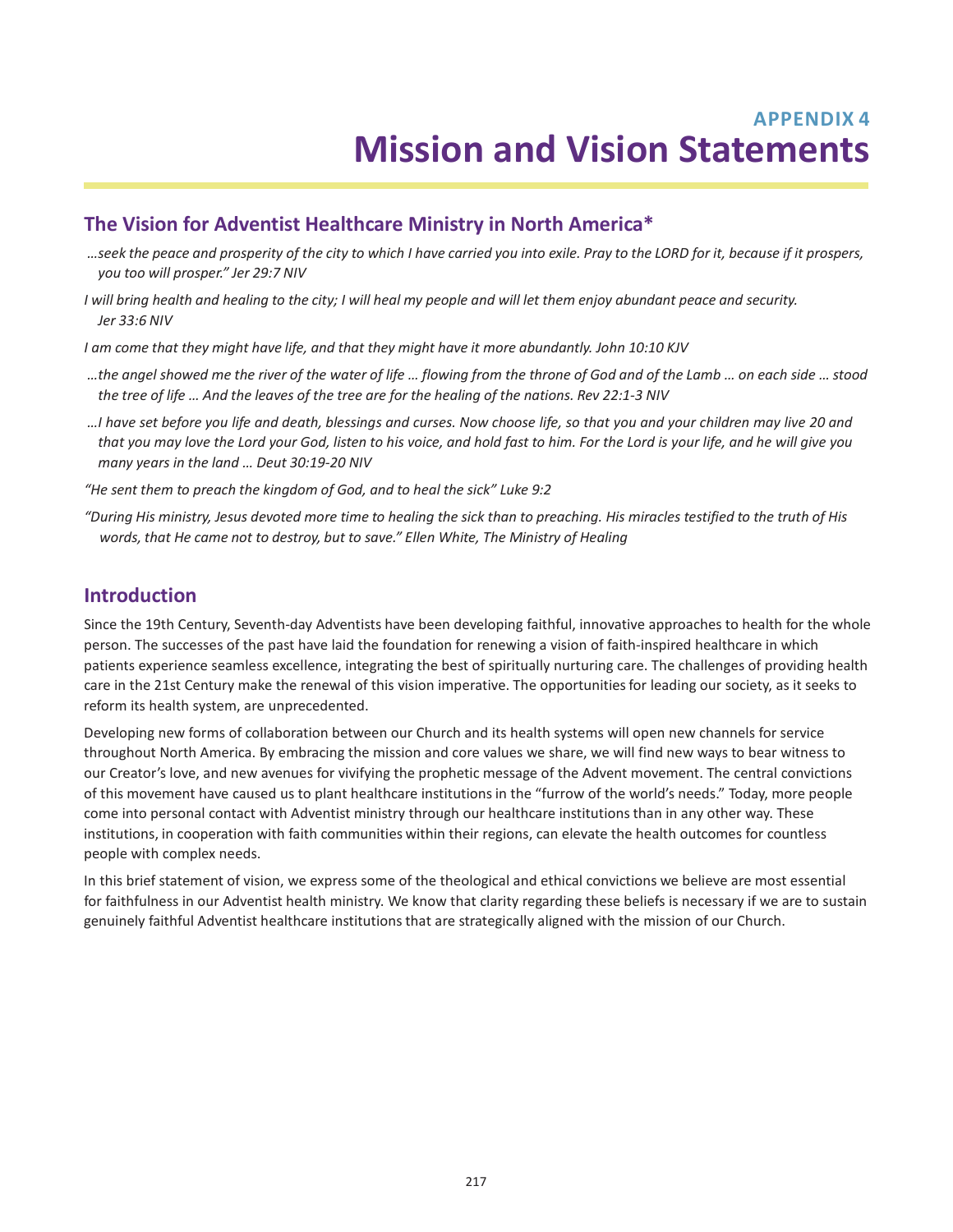### **Convictions**

At its best, health care is mission-focused love in action. We believe that we have been created by our loving God as whole persons—each one a unity of body, mind, and spirit, capable of experiencing the joy of wholeness within relationships of trust. Healing ministry, as given to us by Jesus Christ, is the work of helping persons to regain their wholeness. This ministry includes careful attention to the physical, emotional, spiritual, and relational dimensions of a person's life. Such work is always more than business exchanges. Many of the persons who most need care are in socially complex circumstances and have little to offer in the exchange of commodities. We believe that all persons in need of healthcare, regardless of their social or economic status, are beloved of God. Each one presents us with a unique opportunity to serve our Lord Jesus personally.

We are committed to providing the highest quality of evidence-based health care in ways that nurture the human spirit and offer transcendent hope. Because of the vastness of medical needs in today's society, we are also committed to offering care that is efficient and cost-worthy. We are eager to advance effective, new approaches to disease prevention and health promotion. We are convinced that the establishment of trust is crucial to our work, so we are dedicated to principles of transparency and integrity in the communities we serve.

As we live by these convictions, we aspire to serve our Lord and our Church by finding creative approaches to healthcare ministry. Such approaches include developing partnerships between healthcare institutions and communities of faith enabling every congregation to be a center for health, healing and wholeness in the community. We can express this vision with a concluding invitation to imagine a world in which the communities we serve are blessed by the healthcare ministry to which our Creator has called us:

### **Imagine**

- I Incarnational ministry … becoming one with our community, knowing and understanding their needs and together striving to elevate their well-being.
- $M$  Making a tangible, measurable and meaningful difference in people's lives.
- $A$  Actions that are culturally competent, data driven, professionally developed and personally delivered.
- G- Geographically touching every community on this continent with the needed and helpful ministry of Healing.
- I Inculcating integrative, grace-filled partnerships with community resources, thereby re-envisioning, re-energizing, and leveraging resources to meet the community's need.
- N Network of congregations and healthcare institutions, partnering as the Church to educate, nurture and inspire a culture of wholeness.
- $E$  Evangelizing as Jesus did: Seeking first to fill the people's needs, He then invited them to follow Him.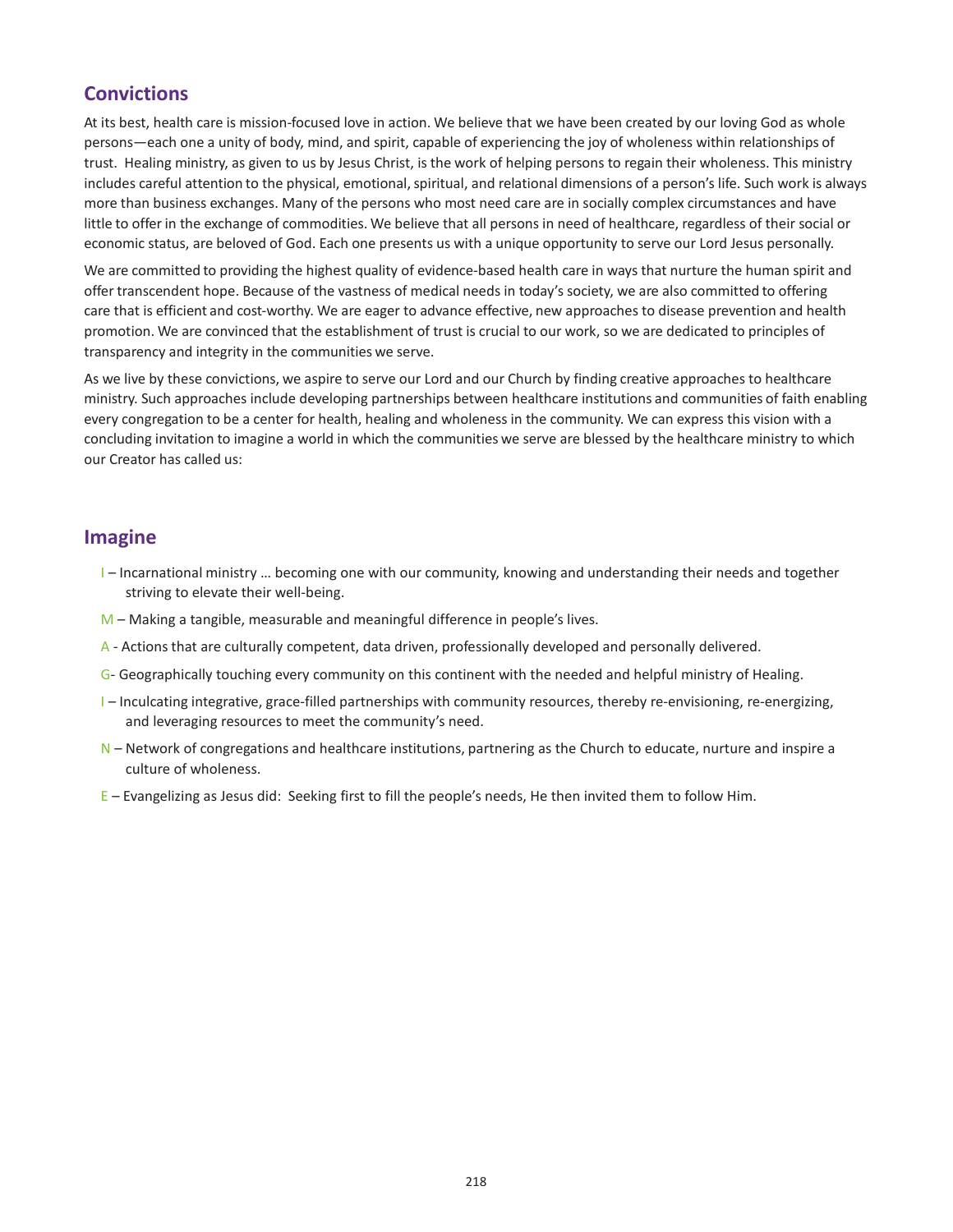## **American Muslim Health Professionals (AMHP) Mission Statement**

#### **MISSION**

American Muslim Health Professionals (AMHP) was created with the intent of bridging the tenets of Islam with key public health issues facing our communities. AMHP aspires to be a leader in improving public health through efforts inspired by the Islamic tradition in three unique ways: 1) professional development of Muslims across health professions; 2) health education and community outreach; 3) state and national advocacy on issues of access and awareness. Over the past 11 years, AMHP has provided outlets for American Muslims who work in the healthcare sector to network and collaborate on issues that operationalize their faith by serving the community.

#### **ACCESS TO HEALTH COVERAGE**

AMHP believes that faith communities can and should be major partners in the movement to improve healthcare. It is for that reason that AMHP has spearheaded the "Connecting Muslims to Coverage" campaign for the last three Affordable Care Act (ACA) enrollment cycles. The campaign's objective is to help American-Muslims become informed about their health insurance options and obtain health insurance coverage through the open enrollment periods. The concepts of caring for ourselves and promoting the common good is central to our as well as other faith traditions. It is narrated that the Prophet Muhammad (PBUH) said that "your body has a right over you"; in other words, we have been entrusted with a physical body, and we have an obligation to take proper care of it.

American-Muslims are an especially critical group to target with regards to health insurance coverage since they are often composed of self-employed and under-employed individuals. As a result, they do not have the option of employersponsored coverage, which is one of the main avenues through which individuals obtain coverage for themselves and their families. To reach the diverse and widespread Muslim communitiesin the United States, AMHP hired a team of onthe-ground organizers independently working in their respective states to identify local mosques and community-based organizations where they can host enrollment and outreach events. This grassroots approach has been critical to reaching the uninsured American-Muslims.

#### **Mental Health**

Survey done with AMHP membership in 2012 indicated mental health literacy as an area of public health concern among Muslims in the U.S. In response, over the past few years, AMHP has conducted a Mental Health First Aid program for Imams and Chaplains, hosted a series of Mental Health Webinars in partnership with the Department of Health and Human Services and will be launching a series of events to help Muslim youth deal with issues of discrimination, trauma and alienation.

#### **ENABLEDMUSLIM PROGRAM**

Another avenue through which AMHP translates their faith into public health and social justice work that benefits the community is through the EnabledMuslim program. EnabledMuslim is an online community that offers spiritual and practical support for Muslims with disabilities and their loved ones. EnabledMuslim provides Muslims with access to relevant information about their situation and the ability to connect and sustain long-lasting relationships with others who have similar experiences. We estimate that there are approximately 600,000 Muslims with disabilities in the United States. Almost one-third of all families in the U.S. have at least one family member with a disability. Through our work with Muslims with disabilities and their loved ones, AMHP learned about some of the most common challenges and opportunities to best address them. It is reported that the Prophet Muhammad (PBUH) once said, "The believers, in their mutual mercy, love and compassion, are like a (single) body; if one part of it feels pain, the rest of the body will join it in suffering" (Sahih Bukhari).

#### **CONCLUSION**

For this reason, we believe that as American-Muslims, we have a moral obligation to address the health needs of our communities. As a small community in America (Muslims are roughly 2% of the U.S. population), it hurts us all when even a single brother or sister faces hardship.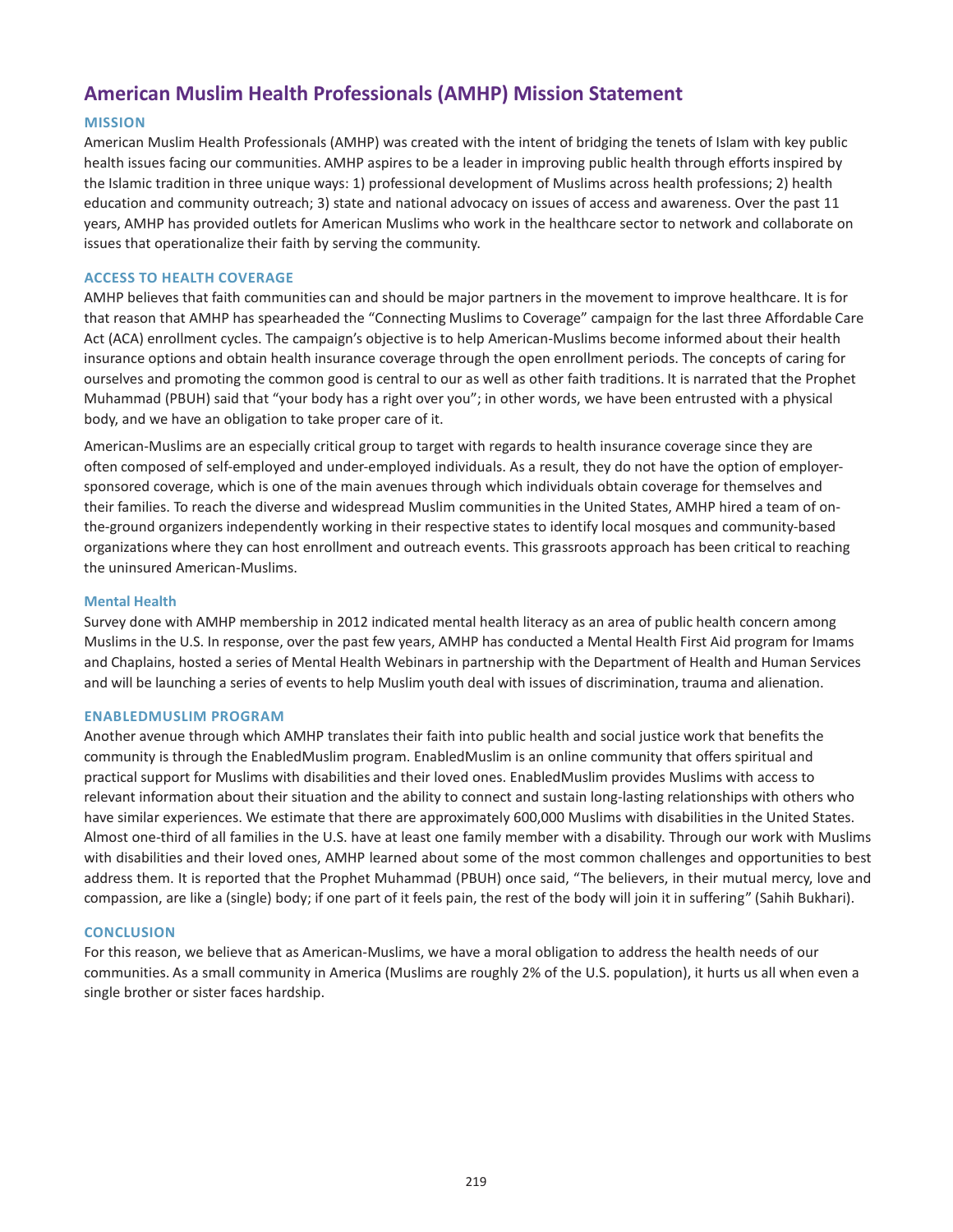### **Caring for Health: Our Shared Endeavor A Covenantal Rededication to Mission**

*Lutheran HealthCare, Brooklyn, NY*

*And what does the Lord require of you but to do justice, love mercy, and walk humbly with your God." (Micah 6:8)*

#### **PREAMBLE**

Upon this, the 130th anniversary of Lutheran Medical Center and 10th anniversary of the adoption of the Evangelical Lutheran Church in America's (ELCA) Social Statement, "Caring for Health: Our Shared Endeavor", Lutheran Health Care (LHC) affirmsits ongoing moral partnership in healthcare ministry with the church. As a direct expression of this relationship and our shared heritage, we will actively cooperate together in a vital social ministry of health, healing, and healthcare.

#### **GUIDING PRINCIPLES**

Consistent with the nature of this relationship, the integrity and autonomy of each partner is recognized, while at one and the same time an environment of shared mission is nurtured in which each partner acts upon the rich potential for cooperation. This posture recognizes that LHC and the ELCA are each fully responsible for their own management, operations, and financial affairs; further, each is ultimately accountable through its own governing bodies to its respective mission statements, constitutions, and by-laws.

In shaping its ongoing missional life, LHC continues to draw heavily on the ethical and theological framework found in the ELCA's Social Statement, "Caring for Health" (CFH). We reaffirm our shared mission and relationship with the church as being grounded in the following major tenets of that statement:

- Healthcare and healing are concrete manifestations of God's ongoing care for all of creation. (CFH, p.2)
- At the center of the Judaeo-Christian tradition and Jesus' ministry is love ... in response to God's love, we work to promote the health and healing of all people. (CFH, pp. 2,18)
- Our commitment is shaped by the witness of Scripture, together with the church's historical and contemporary ministry in healing and health. (CFH, p. 2)
- Health is always a matter of both love and justice … caring for the health of others expresses both love for our neighbor and responsibility for a just society. (CFH, p. 1, p. 18)
- God creates human beings as whole persons—each one a dynamic unity of body, mind, and spirit … concern for health should attend to the physical, mental, spiritual, and communal dimensions of a person's well-being. (CFH, p. 3)
- Healing is restoration of wholeness … it is more than physical cure alone …. we can always care, even when we cannot cure. (CFH, p. 4, p. 15)
- We are committed to equitable access for all people to basic healthcare services. (CFH, p. 3)
- Patients and caregivers are more than consumers or providers; they are whole persons working together in healing relationships that depend on and preserve community ... healthcare cannot be reduced to a commodity. (CFH, p. 6)
- Together, we commit to working for and supporting healthcare for all people as a shared endeavor. (CFH, p. 2)
- Caring for health affirmsthe diversity of our community and the values of its many religious and spiritual traditions. (CFH, p. 5, p. 14)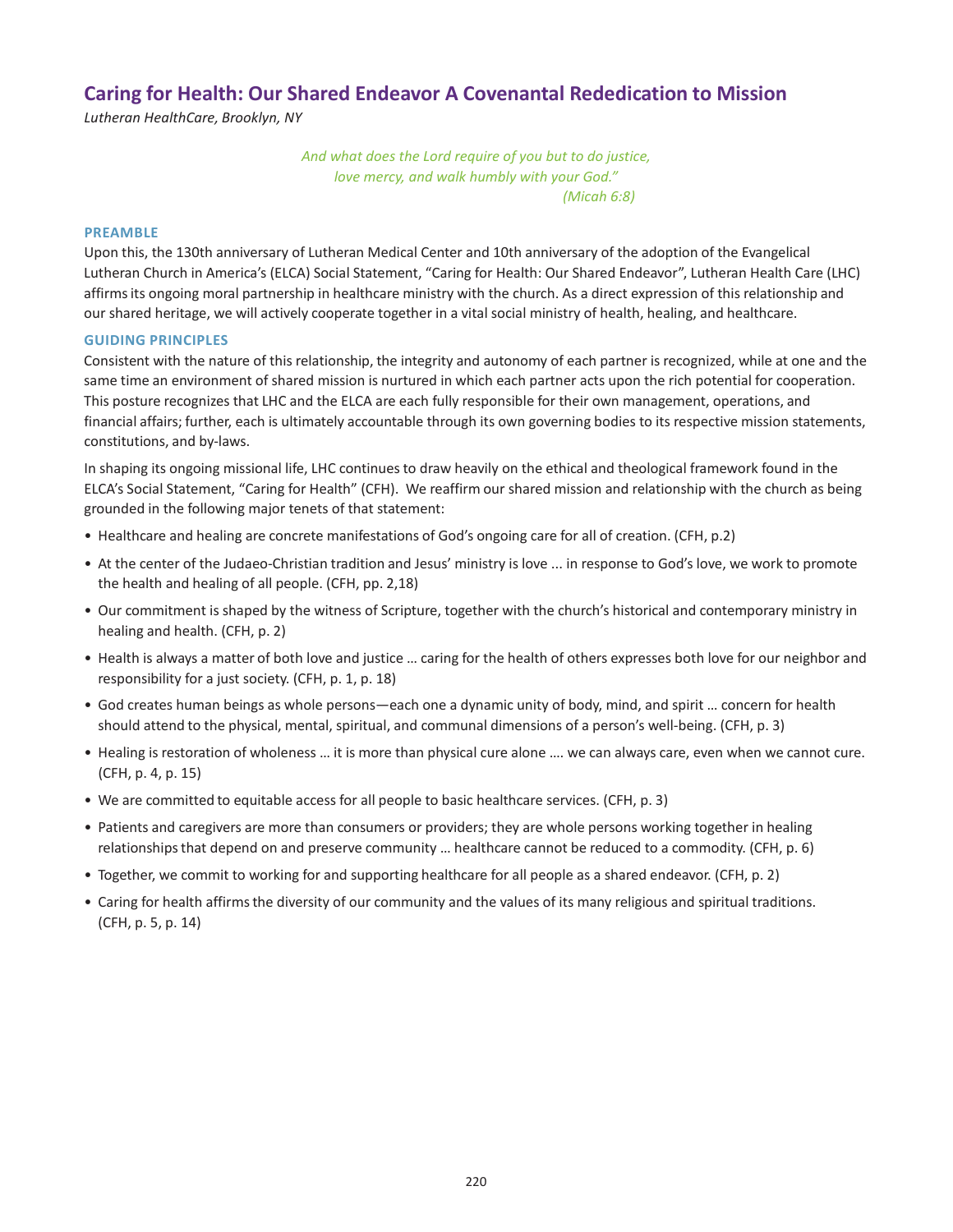#### **HALLMARKS OF PUBLIC HEALTHCARE MINISTRY**

Just as a craftsperson identifies a work by a hallmark embedded in his/her product, so the work of Lutheran-affiliated healthcare has some essential, identifiable markers embedded in its public ministry of care and hospitality. While we believe that every act of genuine human care is an expression of mission, at LHC we will continue to commit to maintaining the following activities as both intrinsic and vital to our unique heritage, identity, and ongoing mission:

- Promoting an Institutional Climate of Compassionate, Whole-Person Care—one that informs and permeates all that we do and why we do it, including the vital interconnections of health and spirituality.
- Mission Awareness and Integration—intentional and purposeful ways of interpreting and actualizing mission, vision and core values.
- Ethics and Ethics Consultation Services—grounded in the shared core values of LHC and "Caring for Health", nurturing shared moral deliberation with/among all who serve and are served.
- Pastoral/Spiritual Care and Clinical Pastoral Education—including provision of chapel space and regular worship opportunities for persons of all faith expressions.
- Community Congregational Faith/Health Ministries—growing congregationally-based health ministry partnerships with local faith groups.
- Advocacy—active involvement in issues of healthcare justice, equitable access, governmental policy and reform.
- Heritage and Identity—preservation and interpretation of our story and archives as they continue to shape institutional identity and mission-driven service.
- Communication—regular contact with the church and all ministry partners for purposes of sharing vital information and nurturing relationships and cooperation.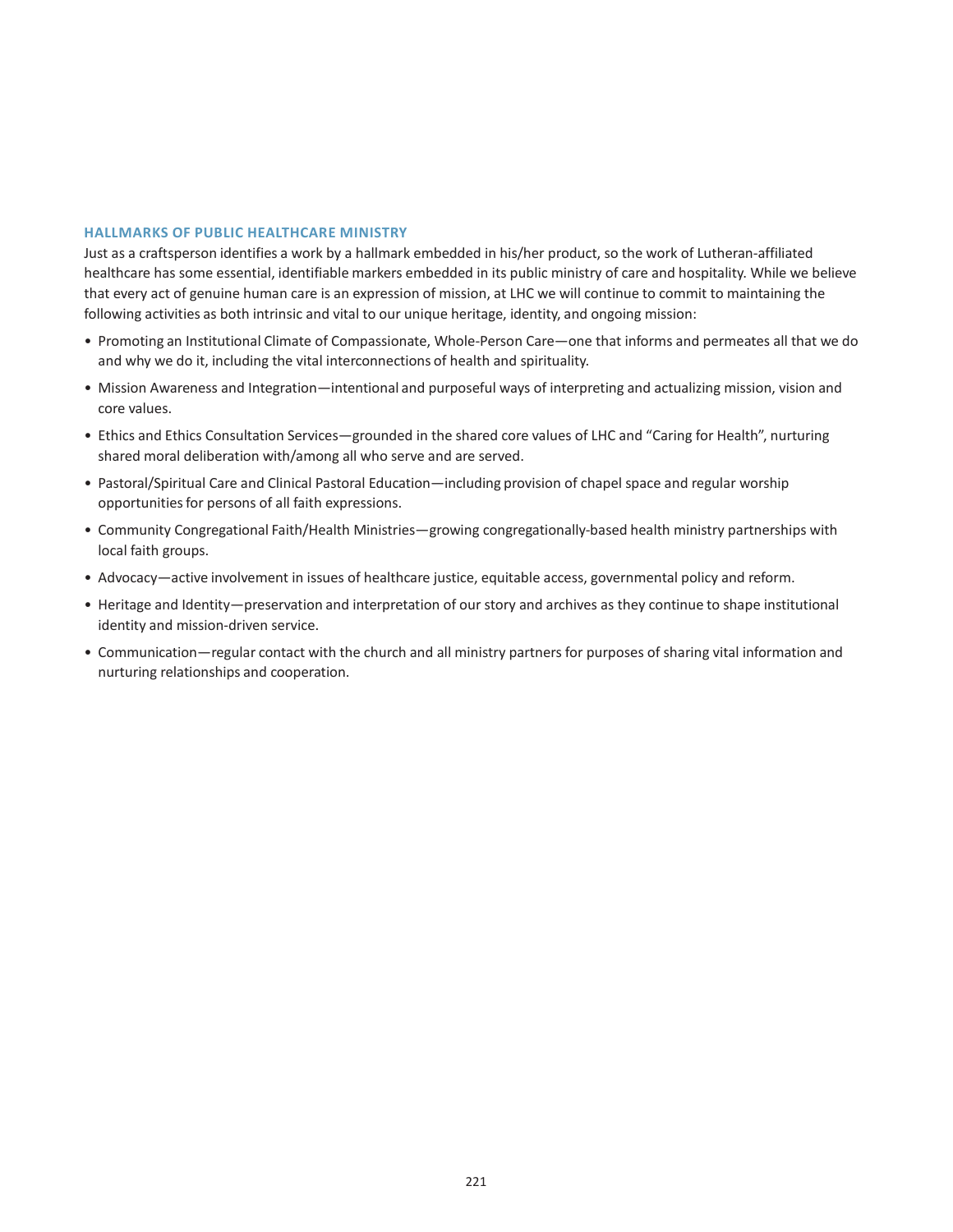### **National Baptist Congress of Christian Education, Health and Wellness Initiative**

The National Baptist Congress of Christian Education Health and Wellness Initiative is a collaborative effort of National Baptist churches, medical professionals, and health related organizations committed to health outreach and prevention education (H.O.P.E.).

#### **VISION**

We see a day when all National Baptist churches will have vibrant health and wellness ministries resulting in members being good stewards of their health and wellness.

#### **MISSION**

We will achieve this vision by reaching across the depth and breadth of our denomination to inspire and enable our fellow National Baptists to commit to healthier lifestyles through

- health and wellness education;
- resource materials and services;
- support networks of trained resource persons and facilitators; and
- evidenced based outcomes assessment.

#### **CHALLENGE**

We want to make the NBCUSA the healthiest major denomination in America over the next ten years as measured by the ABCS (aspirin use for those needing it, blood pressure, cholesterol, and smoking cessation).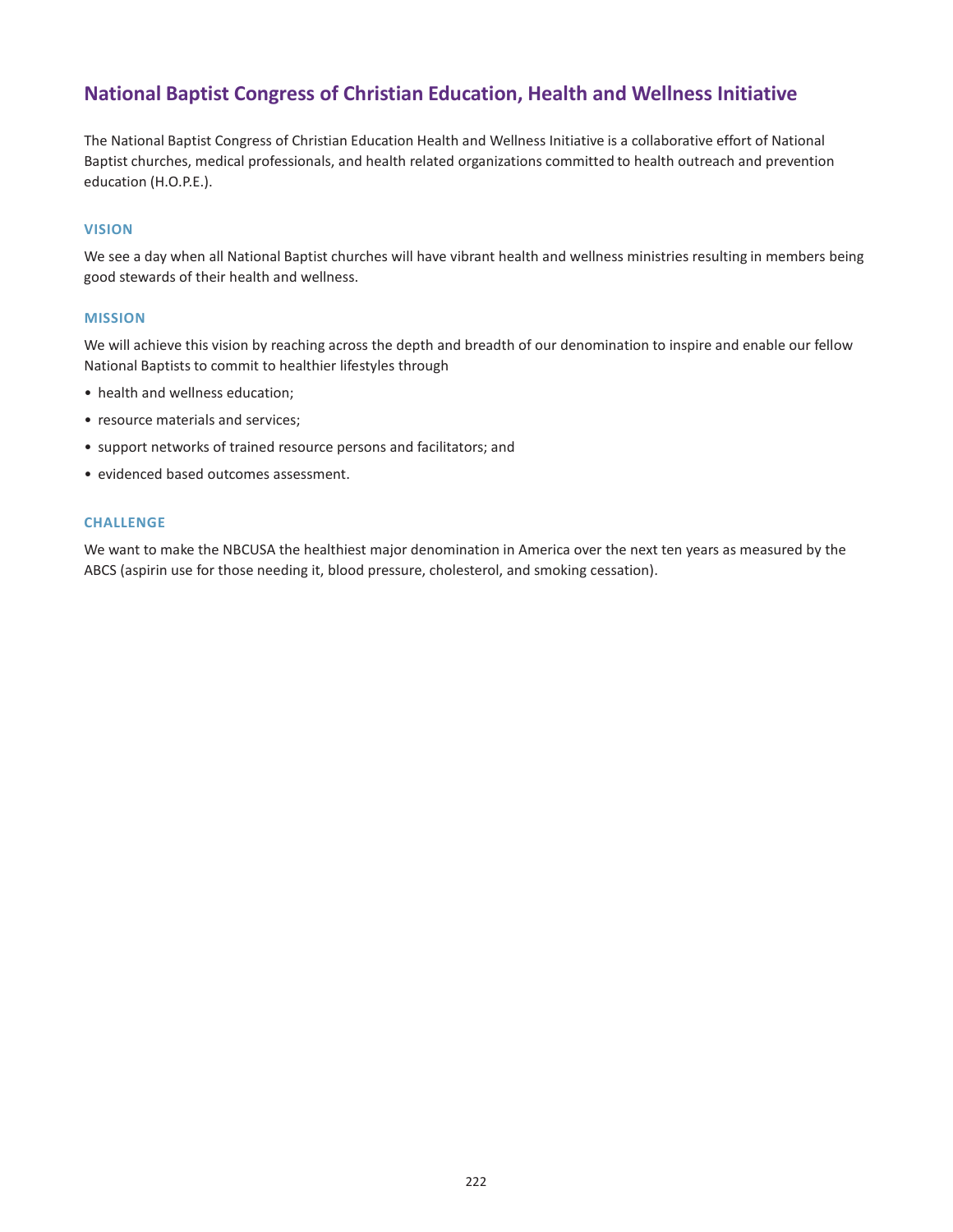

## **Hopes and Aspirations for Providence Ministries From the Sisters of Providence, Mother Joseph Province**

#### **NEW BEGINNINGS**

In establishing Providence Ministries as a public juridic person of the Roman Catholic Church, the Sisters of Providence take another step in our continuing journey with lay persons to provide leadership for the ministry. This is a significant step for our Sisters and our lay colleagues. We have no fixed blueprint for how to express the role and responsibilities of Providence Ministries other than by reading the signs of the time, trusting in Providence, and embracing our Baptismal call to follow Christ. Except for the requirements of canon law, there are but minimal requirements to provide the frame of hope and faith for the Sisters of Providence. We hope this document will capture some of that spirit and offer to future leaders our hopes and aspirations for the ministries we have been entrusted by the Church and blessed to lead for 153 years.

With confidence that our Providential God will continue to bless, guide and pray for you, we ask that you:

#### *Remain Faithful to the Mission*

Although expressed in different words in different times, we believe that our Mission as Sisters of Providence is to be the living expression and continuation of the Mission of Jesus. We have taken inspiration from the phrase, "Caritas Christi Urget Nos," which for us means that the love of Christ moves us, even compels us, to follow his example in providing healing, education and service to all we encounter, with a special concern for those who are most poor and vulnerable. Through compassionate service, we believe we continue the Mission of Jesus, bringing forth "the reign of God," helping to make our world a more just, peaceful and loving place for all. We understand this to be the Mission of Jesus so it remains our Mission, and we ask that it be held in trust as the continuing Mission of Providence Ministries.

We ask that you reflect often and deeply on this Mission so it may become a source of inspiration and strength for you and for all who participate in the work of Providence. Be mindful of the values Jesus expressed in the Gospels, and let those values guide all your actions.We hope you will develop regular practices of education and formation so that all who work in Providence Ministries understand the Mission and these values and find in them a source of personal inspiration. At the same time, we expect that you will continue our practice of inviting into this work people of good will who share our commitment to compassionate service and to our values, whether their individual religious and spiritual traditions are the same as or different from our own.

We expect Providence Ministries to be a voice for and a servant to those who are poor and vulnerable among us. This special concern for the poor is at the core of the Mission we share. Like Our Mother of Sorrows, we want to be a sign of compassion and hope to them. Drawing upon the example of St. Vincent DePaul, whose model of service we follow, we first called ourselves, "Daughters of Charity, Servants of the Poor." When Emilie Gamelin was dying, she called us to the virtues of Humility, Simplicity, and Charity as in the legacy of St. Vincent DePaul. In her final words, Mother Joseph also reminded her companion Sisters, "Whatever concerns the poor is always our affair ...". We offer the same words to the future leaders of Providence.

We hope you will also pay special attention to care for those who carry out the work of Providence. Our workplaces should always strive to model the values we profess and be places where each person is treated with dignity, respect, and justice. As you attend to the physical, mental, social, and spiritual needs of those we serve, pay equal attention to the same needs of those who serve in Providence. We must model in our own ministries the values we profess.

We ask you to pay particular attention to the spiritual needs of people. It is often those spiritual needs that make us most vulnerable and that are ignored by our society. Our tradition offers many resources that can help people. May Providence Ministries always be known as a ministry that attends, in a special way, to the spiritual dimension in our lives as well as the lives of those we are called to serve.

We ask that you be good stewards of all we have been given for this ministry—our people, our resources, and our earth. We have been blessed, particularly in Alaska, Washington, Montana, Idaho, Oregon, California, and El Salvador with an abundance of natural resources that have allowed our ministries to flourish. Yet our society has not always been wise in its use of our land, water, and air. We hope Providence will be a model of good stewardship that we may demonstrate faithfulness to our values and that others may learn sound stewardship practices from us.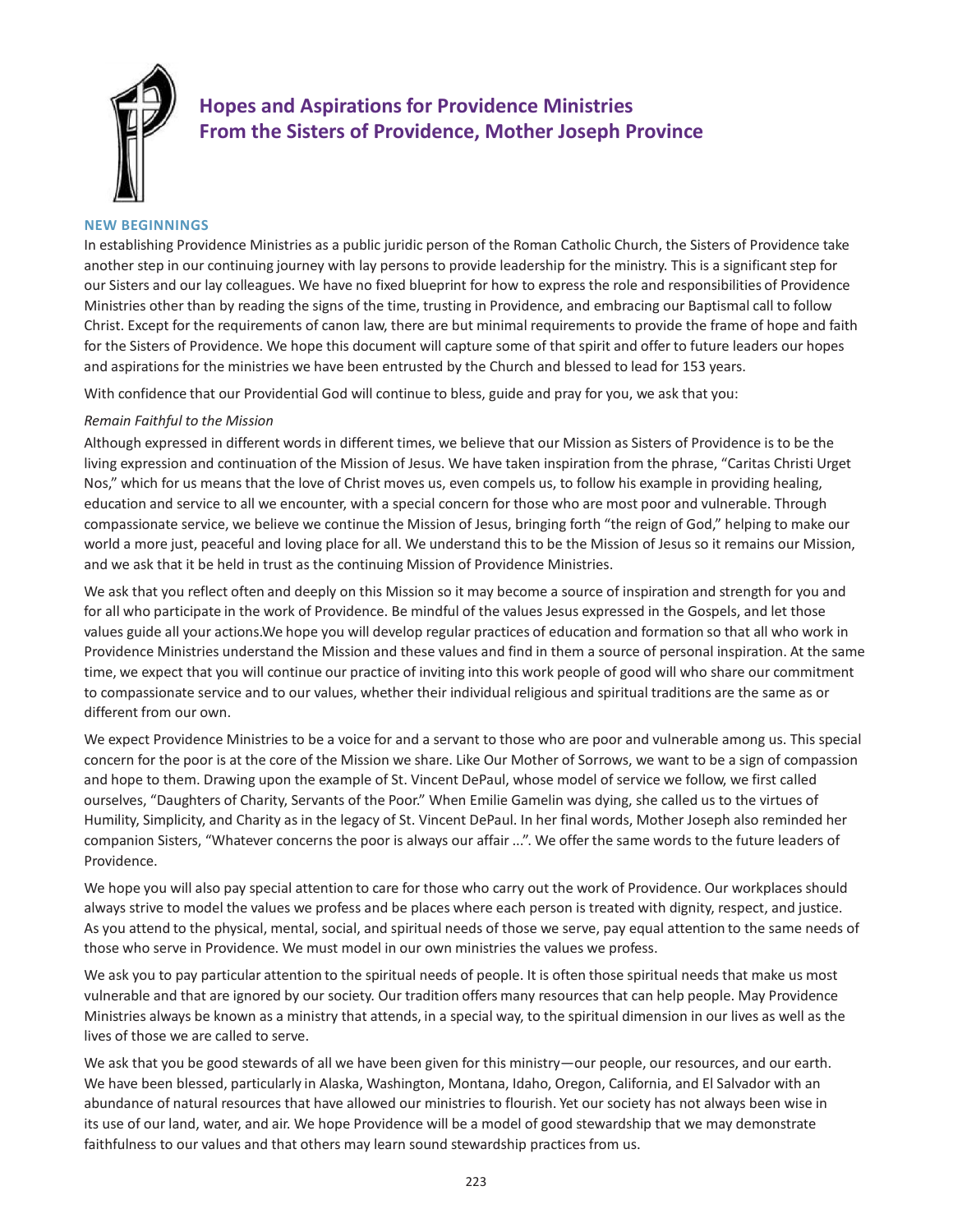#### **KEEP OUR IDENTITY AND HERITAGE ALIVE**

We have always partnered with people of many faiths and expect the diversity within our ministries to grow in the future. Bringing together people of many backgrounds into a common ministry of service creates an important opportunity to build understanding and community. At the same time we must honor our own heritage and identity. As ministries of the Catholic Church, Providence Ministries is part of a larger community to which it must be faithful and with which it must be in regular dialog.

We expect Providence Ministries to ensure that Providence Health & Services engages in regular practices to help sustain its identity and to celebrate its heritage so the Mission and values come alive in all it does. Today we see evidence of this commitment in programs of formation of leaders, education for employees, rituals and celebrations, decision-making processes, and in many other ways. We hope these efforts will develop even more in the future. As Sisters we have understood that we cannot take for granted our heritage, Mission, or values. Only by responding to the call to education, and to the initial and continuing formation of the members, have we been able to continue our work over generations. We expect Providence Ministries to cherish the Mission and values and develop ways to assess the effectiveness of the people and practices required to sustain them.

To help keep our heritage alive, we expect Providence Ministries will see that our practice of maintaining the Chronicles is continued, preserving for future generations a written history of the good works of Providence Health & Services.

We hope you will also continue to embrace and tell the stories of those who have gone before us, women like Blessed Emilie Gamelin, Mother Joseph, Mother Bernarda, Venerable Mary Potter, and those other religious women, as well as lay men and women who have inspired us and on whose shoulders we stand. These are our ancestors. Honor them and let others know them so they too can draw inspiration from their lives. In your own time celebrate the living legacy of Providence as lived among your colleagues. In this way, Providence lives faithfully.

#### **CONTINUE TO RESPOND TO THE SIGNS OF THE TIMES AND REACH OUT TO OTHERS**

The Sisters of Providence have always responded to changing times, reaching out to those who are poor and vulnerable. It was this spirit of service that responded to the call of the Bishops to send the first Sisters of Providence to the Oregon Territory in 1852 and 1856. In the same way, Mother Joseph did not remain in the initial foundation in Vancouver but she and her small bands of Sisters continued to respond to serve needs of education, health care, and social services in Walla Walla and Montana that would otherwise have been unmet. Reaching out to new forms of service was done with complete trust in God's Providence as the Sisters moved forward making decisions that were never foolish, but did involve risk. They did all they could for success, but also trusted in Divine Providence. This tradition has continued as we established ministries for vulnerable people who are in need of housing, shelter from violence, education, and pastoral service in El Salvador.

This outreach or "missionary" spirit is fundamental to the Sisters of Providence and to our tradition in the Church. We expect that Providence Ministries will continue outreach to the poor as a central element of the work of Providence Health & Services, responding to emerging needs of the poor and using its resources to address them with wise stewardship, but also with a willingness to take risks. We expect them to reach beyond the borders of our own country as global citizens exemplified through the witness of Providence International Missions. Such efforts provide transformation, not only for the recipients of the services but also for Providence people who provide services.

In the future, collaboration with other Catholic ministries and organizations that share our values will continue to be strengthened. As transportation and communication bring us closer together, we hope Providence Ministries will embrace a spirit of collaboration, not competition, in service of the Mission. Stewardship of the resources of Providence, our communities, and our society require that we work with others to find new ways to advocate more effectively for the poor and to meet their needs and avoid wasteful duplication. We expect Providence Ministries to search for new ways to carry out the Mission, honoring Providence tradition, but not letting past practice constrict the vision of what is best for the future. Changing needs, social structures and institutions will require new and different responses. We expect that you will be open to the call of those who suffer by addressing emerging needs with wise and discerning responses so the poor and vulnerable may be served in new and more effective ways.

#### **COLLABORATE WITH MINISTRY LEADERS**

As Sponsor of Providence Health & Services, Providence Ministries will address the hopes and aspirations we have outlined through its collaborative work with the governing boards and management. We expect that all in Providence leadership will work to see that these relationships are healthy, creative, and collaborative. We know there will be disagreements on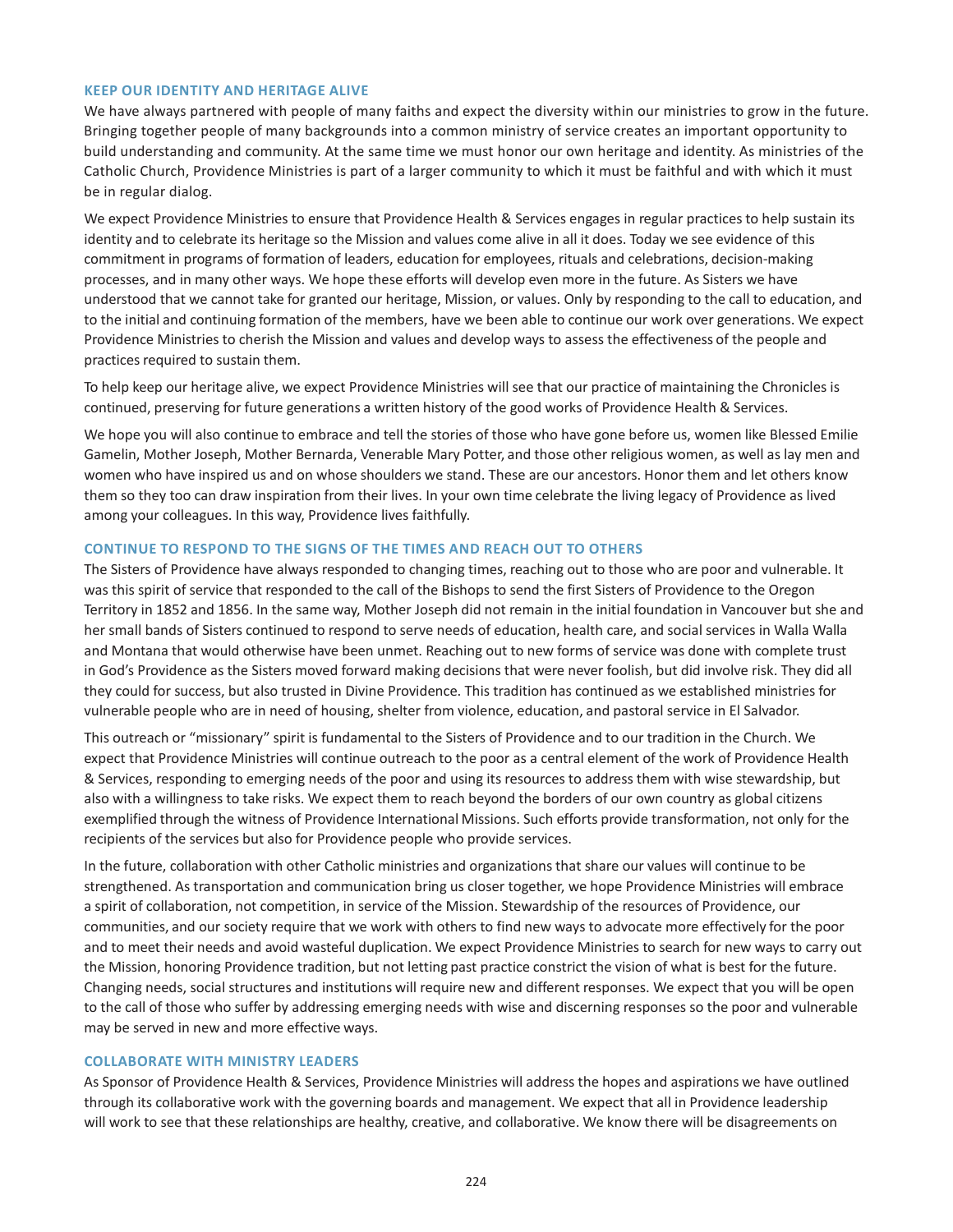important matters, just as there always have been, but we know too that these will be resolved most effectively when all partieslisten carefully to each other in a spirit of discernment and focus on what best serves the Mission.

Providence Ministries has reserved powers which it must exercise effectively. We do not see this as a mere formality. We expect that Providence Ministries will be fully engaged in those matters on which it exercises its reserved powers and that it will have the information and time for discernment needed to make wise decisions. Sponsor, board and management must work together to ensure the integrity of each role is respected in the decision making process.

Experience in other ministries has shown that the role of Sponsor can be viewed in two extreme ways. At one extreme the Sponsor passively receives recommendations and accepts them, but does not participate in identifying issues, placing issues within the context of the role of the ministry, or fashioning potential responses. At the other extreme the Sponsor is actively engaged in all significant matters, but does not distinguish its role as Sponsor from the essential roles of the board or of management. Providence has its roots in community that embraces collegiality, delegation, and respectful distinction of roles allowing each body in governance and management to experience their contribution to the common good. Similarly, we work in communion with the Church to advance the mission of Jesus to the world. We gather with discerning hearts, open to the direction of the Holy Spirit, while honoring those we have entrusted with authority.

We hope Providence Ministries will avoid both extremes and that sponsor, board and management will work collaboratively within their appropriate roles, supporting each other and bringing their special talents and perspectives to the common work. In this way the ministry will be best served, and each body will attract and retain committed and capable people who are willing to serve in the respective roles.

We recognize that organizational structures will evolve in Providence as they have in other ministries that have adopted new forms of sponsorship. We begin our journey as sponsors, both Sisters of Providence and Catholic laity for Providence Ministries. Providence Health & Services will continue to have a board of directors. We do not know whether this initial arrangement will best serve the ministry in the future, or whether some overlapping or more integrated structure would ultimately be preferable. We leave that to the good judgment of those who serve in those roles in the future, and we invite their ongoing assessment of how best to develop structures that will effectively serve the needs of the ministry. We also understand that Catholic ministry is being shaped to more effectively respond to the crying needs of our time. You will be challenged as well to respond to those who call out for our care and the hard choices will be there when our resources are constrained. However, as St. Vincent DePaul commended to us, "Love is inventive to infinity." Compelled by God's providential love, you will be invited to do more than you ever believed possible because of God's goodness and love of all.

#### **CONCLUSION**

We know that Providence Health & Services will thrive with the kind of leadership it enjoys today, and we expect that the leadership of Providence Ministries will be equally talented. With people of this caliber and commitment, Providence will continue the Mission for generations to come.

As we express our hopes for the future, we also express our gratitude to all the Sisters of Providence, Little Company of Mary Sisters and the lay women and men who have brought us to this day.

> Providence of God, we believe in You. Providence of God we hope in You. Providence of God we love You with all our hearts. Providence of God, we thank you for all. Dated this 31st day of December, 2009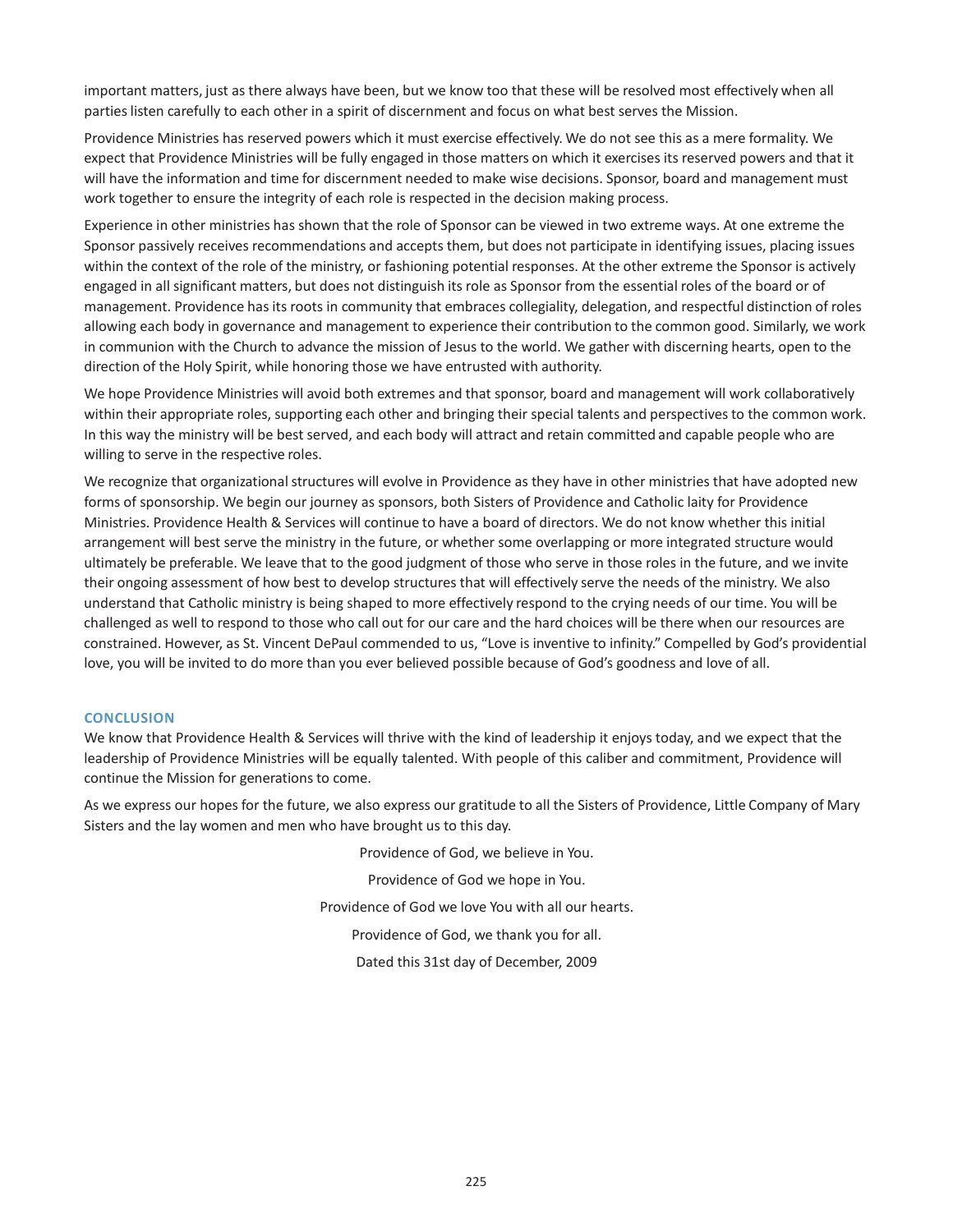## **United Methodist Church Theological and Historical Statement on Health and Wellness**

Health is the ultimate design of God for humanity. Though life often thwarts that design, the health we have is a good gift of God. When God created humankind, God declared it to be very good (Genesis 1:31). Among Jesus' statements on the purpose of his presence is the statement that he came that we might have abundant life (John 10:10). Every account of Jesus' ministry documents how Jesus saw restoration to health as a sign of the Kingdom of Heaven becoming present amongst us. When John the elder wrote to Gaius (3 John 1:2), he wished for him physical health no less than spiritual. The biblical narrative is filled with stories of God's healing presence in the world. This includes spiritual, psychological, emotional, social, as well as physical healing.

For John and Charles Wesley, health was integral to salvation. In the Wesleyan understanding of salvation, Christ's self- giving on the cross not only freed us from the guilt of sin, but restored us to the divine image in which we were created, which includes health. John Wesley not only preached spiritual health, but worked to restore physical health among the impoverished people who heard his call. He wrote Primitive Physick, $1$  a primer on health and medicine for those too poor to pay for a doctor. He encouraged his Methodists to support the health-care needs of the poor. Charles Wesley's hymns reflect early Methodism's awareness of spiritual health as a component of salvation.

#### **ACHIEVING HEALTH**

Health has, for too long been defined only as the absence of disease or infirmity. The World Health Organization took a more wholistic view when it termed health as "a state of complete physical, mental and social well-being."<sup>2</sup> We who are people of faith add spiritual well being to that list, and find our best definition in the biblical concept of "shalom." Shalom conveys or expresses a comprehensive view of human well being including "a long life of happiness ending in natural death (Gen 15:15)."3 From the perspective of Shalom, health includes biological well being but necessarily includes health of spirit as well. From the perspective of Shalom, health is social harmony as well as personal well being, and necessarily presumes the elimination of violence. Thus the health that God wants for humanity both presumes and seeks the existence of justice as well as mercy, the absence of violence as well as the absence of disease, the presence of social harmony as well as the presence of physical harmony.

As disciples of the One who came that we might have life and have it abundantly, our first and highest priority regarding health must be the promotion of the circumstances in which health thrives. A leading health expert encourages the study of health not from the perspective of what goes wrong, but of what goes right when health is present. These "leading causes of life" include coherence, connection, agency (action), blessing, and hope.4 Our lives are healthy when we are linked to a source of meaning, when we live in a web of relationships that sustain and nurture us, when we know we have the capacity to respond to the call God has placed on our lives, when we contribute to the affirmation of another at a deep level, and when we lean into a future that is assured, in this life and forever.

No one portion of the six billion members of God's global family has a monopoly on the expertise of achieving health. Achieving health, therefore, assumes mutual respect among the peoples of this Earth and the sharing of lessons learned in each society among the others.

Physical and emotional health is the health of the bodies in which we live, and we are therefore urged to be careful how we live (Ephesians 5:5).

As spiritual beings, our physical health affects our spiritual health and vice versa. St. Paul has termed our bodies as "temples of the living God (1 Corinthians 3:16; 6:16, 19-20), echoing Jesus himself (John 2:21). We therefore are stewards, custodians, managers of God's property: ourselves, our bodies, minds and spirits. Paul urges us to present to God our bodies as a living sacrifice and this is our spiritual worship (Romans 12:1, 2), and to do everything for the glory of God (1 Corinthians 10:31). When we honor our bodies and those of others, we are honoring God and God's good creation.

The biblical mandate has specific implications for personal care. We must honor our bodies through exercise. We must honor our bodies through proper nutrition, and reducing consumption of food products that we discover add toxins to our bodies, excess weight to our frames, and yet fail to provide nourishment. We must recognize that honoring our bodies is a lifelong process.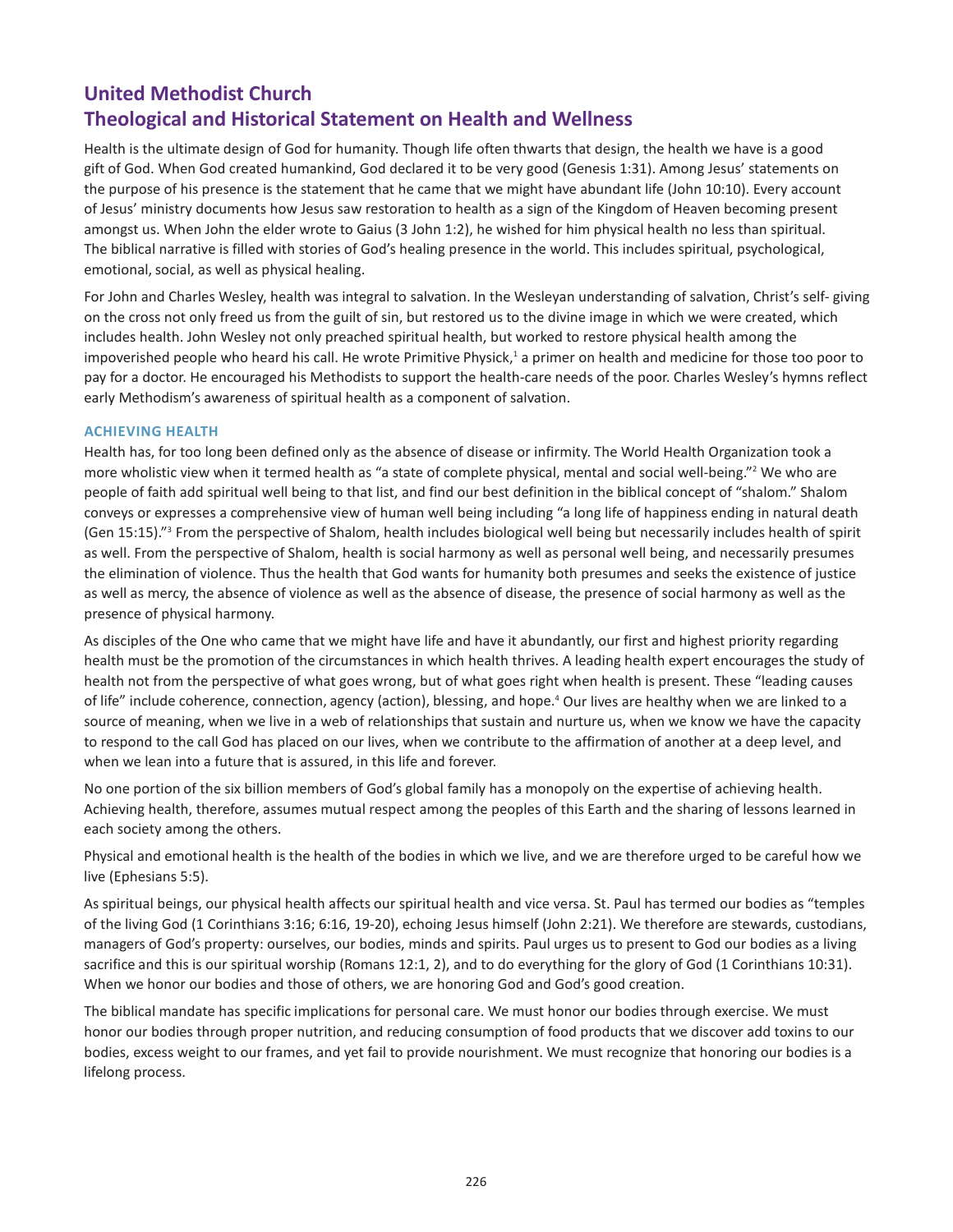The second priority must be the correction of those circumstances in which health is hindered or thwarted. The interconnectedness of life is such that those things that diminish our health are most often things beyond the control of physicians, clinics, or insurers. The Ottawa Charter for Health Promotion identified the basic prerequisites for health as peace, shelter, education, food, income, a stable ecosystem, sustainable resources, social justice, and equity.<sup>5</sup> One estimate of factors influencing health gives medical health delivery only 10 percent of the impact; family genetics account for 20 percent of the variability in health, environment 20 percent, and lifestyle 50 percent.<sup>6</sup> John Wesley recognized the great influence of lifestyle on health and its impact on the ability to perform excellent ministry in his caution against works of supererogation,7 "voluntary works-besides, over and above God's commandments to do more, for His sake, than bounden duty is required" highlight that faith-influenced lifestyle factors are a factor in health.<sup>8</sup> Thus the achievement of health requires attention to:

- Environmental Factors. Environmental factors include clean air, pure water, effective sanitary systems for the disposal of wastes, nutritious foods, adequate housing, accessible, people-oriented transportation, work for all who want to work, and hazard-free workplaces are essential to health. Environmental factors include not only the natural environment, but the spiritual environment, the social environment, and the political environment, including issues of war and peace, wealth and poverty, oppression and justice, environmental profiling and environmental racism. The best medical system cannot preserve or maintain health when the environment is disease-producing.
- Public Health Factors. Disease prevention, public health programs, and health education including sex education, appropriate to every age level and social setting are needed globally. Services should be provided in a compassionate and skillful manner on the basis of need, without discrimination as to economic status, mental or physical disability, race, color, religion, gender, age, national origin, language, or multiple diagnoses.
- Social Lifestyle Factors. Lifestyle factors detrimental to good health include inadequate education, poverty, unemployment, lack of access to food, stress-producing conditions which include such critical issues as domestic violence and other crimes and social pressures reinforced by marketing and advertising strategies that encourage the abuse of guns, tobacco, alcohol, and other drugs. Other societal pressures that affect health are overachievement, overwork, compulsion for material gain, and lack of balance between family/work responsibilities and personal renewal.<sup>9</sup>
- Spiritual Lifestyle Factors. A relationship with God, learning opportunitiesthroughout life, personal renewal, recreation, green space and natural beauty add essential positive spiritual focus to life which influences health through fulfillment and positives attitudes of hopefulness and possibility.<sup>10</sup>
- Personal Lifestyle Factors. Those factors, which may be choices, habits or addictions destructive to good health include overeating or eating nonnutritiousfoods, substance abuse, including alcohol, tobacco, barbiturates, sedatives, and so forth. Failure to exercise or to rest and relax adequately is also injurious to health.
- Cultural Factors. Harmful traditional practices such as child marriage can result in serious health problems such as obstetric fistula<sup>11</sup> and the spread of HIV & AIDS. Other practices such as female circumcision can result in pain and the spread of infection.<sup>12</sup> Having multiple partners, a practice in many countries, has significantly increased the spread of AIDS and other diseases.<sup>13</sup>

The biblical view of health integrates the physical and the spiritual, and therefore both are needed in the achievement and restoration of health. In Western Protestant interpretation of health and healing, however, the union of the body and spirit is often dismissed. Cultures that respect and revere that union are often disregarded or looked upon in a condescending manner. Jesus did not make these distinctions, and the early church struggled with it. An illustrative narrative is that of the healing of the woman who suffered from a hemorrhage (Matthew 9:20-22).

She believed that touching his garment would make her well. He told her that her faith had made her whole, which includes physical wellness. We must, if we are to achieve good health, unite the body and spirit in our thinking and actions.

#### **RESTORING HEALTH**

The experience of ill health is universal to humankind. When environmental factors have contributed to ill health of body or mind, the restorative powers given to the body and spirit by God, even with the best medical care, will be severely challenged if the environmental factors themselves are not changed.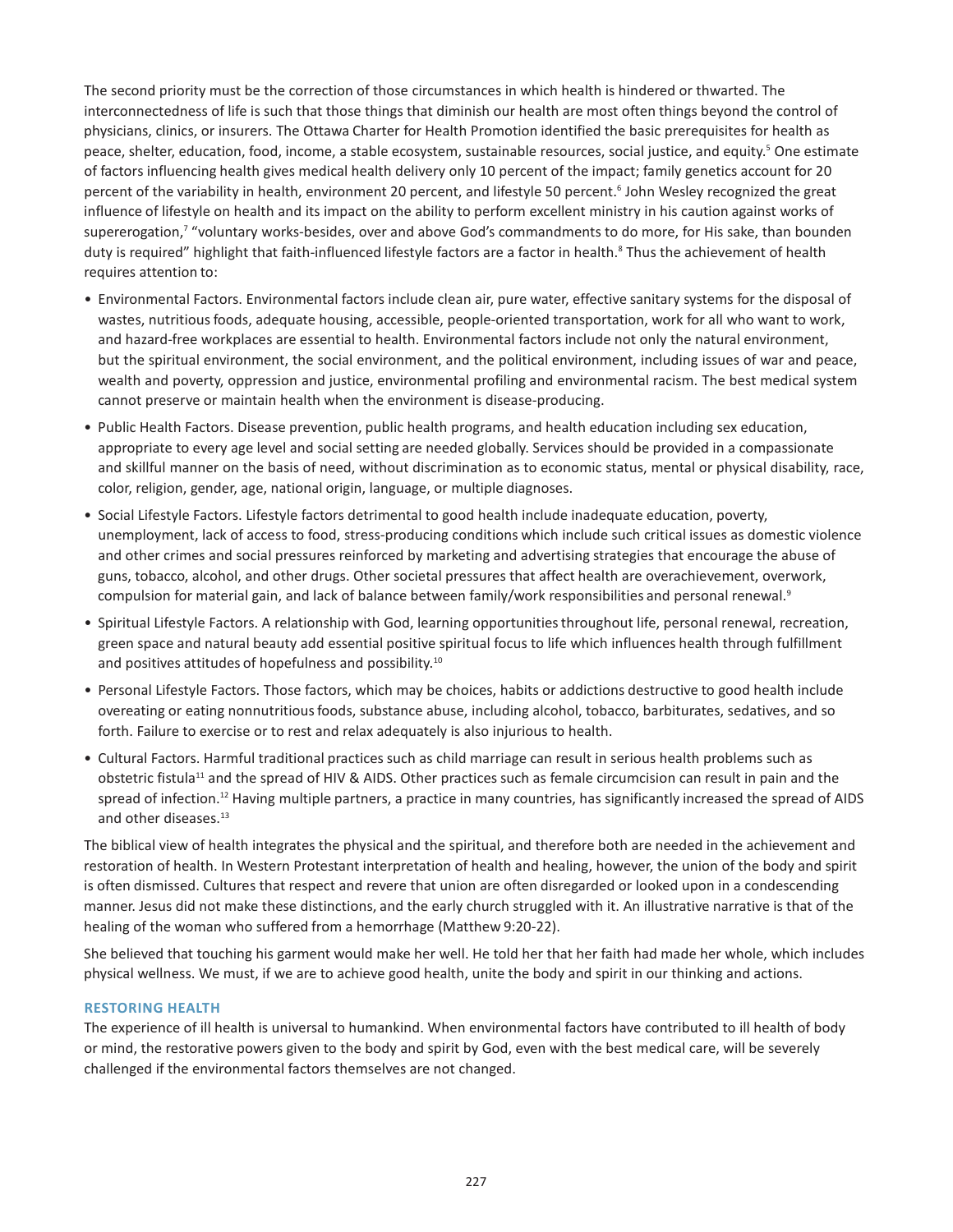God challenges our global church, as God has challenged God's servants through the ages, to help create networks of care around the world for those who are sick or wounded. Global networks of care should emphasize:

- 1. health care as a human right<sup>14</sup>;
- 2. transforming systems that restore health care to its identity as a ministry rather than as a commodity, and reforming those economic, financial and legal incentives to treat health care as a commodity to be advertised, marketed, sold, bought and consumed;
- 3. citizen leadership from the lowest levels to the highest in each society so that all can have active involvement in the formulation of health-care activities that meet local needs and priorities;
- 4. public financing mechanisms suited to each society that assures the greatest possible access of each person to basic health services;
- 5. advocacy care that engages the broader community in what the Ottawa Charter for Health Promotion terms the Five Pillars of Action: building healthy public policy, creating supportive environments that promote health, strengthening community action, developing personal skills, and reorienting health services<sup>15</sup>;
- 6. health promotion and community health education that enables each person to increase control over his or her health and to improve it<sup>16</sup> and then to be a neighbor to another, in the fashion of the Good Samaritan, who took the steps that he could, simply because he was there (Luke 10:29-37);
- 7. primary care workers who are drawn from the community and are trained to assist with the most common illnesses, as well as educate about the impact that can be achieved by improving environmental factors, such as health and sanitation;
- 8. basic health services that are accessible and affordable in each geographic and cultural setting;
- 9. medical care when the degree of illness has gone beyond what can be assisted by primary health workers;
- 10. hospital care, compassionate and skilled, that provides a safe environment for surgery and healing from illness under professional care; and
- 11. complete and total transparency to persons (or their designees) under the care of a medical practitioner, of their medical condition, so they can be an active director in their own care.

#### **THE CALL TO UNITED METHODISTS**

Therefore, we call upon United Methodists around the world to accept responsibility for modeling health in all its dimensions. Specifically, we call upon our members to:

- continue the redemptive ministry of Christ, including teaching, preaching, and healing. Christ's healing was not peripheral but central in his ministry. As the church, therefore, we understand ourselves to be called by the Lord to the holistic ministry of healing: spiritual, mental emotional, and physical;
- examine the value systems at work in our societies as they impact the health of people and promote the value of shalom in every sphere;
- work for programs and policies that eliminate inequities around the world that keep people from achieving quality health;
- work for policies that enable people to breathe clean air, drink clean water, eat wholesome food, and have access to adequate education and freedom that enable mind and spirit to develop;
- make health concerns a priority in the church, being careful not to neglect the special issues of gender or age, treatment or prevention;
- collaborate as the body of Christ through establishment of networks for information sharing and action suggestions; and
- work toward healthy societies of whole persons.
	- o Part of our task is to enable people to care for themselves and to take responsibility for their own health.
	- o Another part of our task is to ensure that people who are ill, whether from illness of spirit, mind, or body, are not turned aside or ignored but are given care that allows them to live a full life.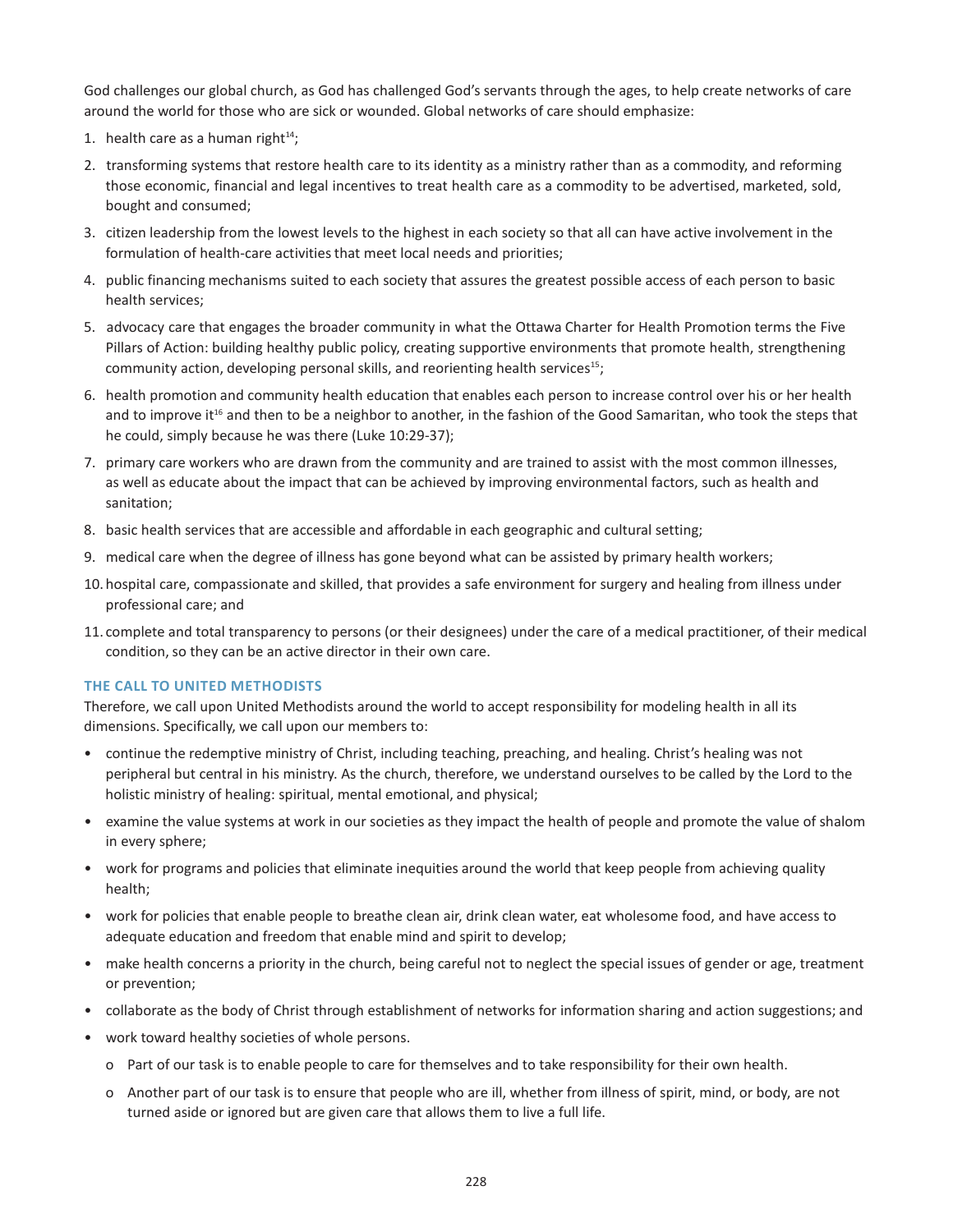- o A related obligation is to help society welcome the sick and the well as full members, entitled to all the participation of which they are capable.
- o People, who are well, but different from the majority, are not to be treated as sick in order to control them. Being old developmentally disabled, mentally or physically disabled is not the same as being sick. Persons in these circumstances are not to be diminished in social relationships by being presumed to be ill.
- o We see this task as demanding concern for spiritual, political, ethical, economic, social, and medical decisions that maintain the highest concern for the condition of society, the environment, and the total life of each person.

In addition, we call upon specific entities within our United Methodist connection to take steps toward health and wholeness as follows:

#### **CONGREGATIONS**

United Methodist congregations are encouraged to:

- organize a Health and Wholeness Team as a key structure in the congregation. Among the team's responsibilities would be to seek each member to develop their spiritual giftsin order that the body of Christ be healthy and effective in the world. The apostle Paul commented that "many are sickly and die among you" (1 Corinthians 11:27-29, NRSV). We suggest that this may have resulted not simply from failing to discern the body of Christ present in the communion bread, but from failing to discern the body of Christ as the congregation. When church members are not allowed to use their spiritual gift, they stagnate or die spiritually and the spiritual affects the physical health of the individual. The spread of health and wholeness should be discerned clearly as a guiding factor in why it is that we make disciples;
- accept responsibility for educating and motivating members to follow a healthy lifestyle reflecting our affirmation of life as God's gift;
- become actively involved at all levels in the development of support systems for health care in the community; and
- become advocates for a healthful environment; accessible, affordable health care; continued public support for health care of persons unable to provide for themselves; continued support for health-related research; and provision of church facilities to enable health-related ministries.

#### **ANNUAL CONFERENCES**

We encourage annual conferences to:

- continue their support and provision of direct-health services where needed through hospitals and homes, clinics, and health centers;
- work toward a comprehensive health system which would provide equal access to quality health care for all clergy and lay employees, including retirees;
- undertake specific actions to promote clergy health, physical, mental, emotional and spiritual; and
- support the establishment of Health and Wholeness teams in every congregation.

#### Seminaries

We call on our United Methodist theological schools to:

- become involved in a search for Christian understanding of health, healing, and wholeness and the dimensions of spiritual healing in our congregations. Include coursework that will train clergy not only in pastoral care, but also in intentional caring of the congregation that promotes the physical and spiritual health of each church member; and
- work toward a comprehensive health system that would provide equal access to quality health care for all clergy and lay employees of seminaries, including retirees.

#### **EDUCATIONAL AND HEALTH CARE INSTITUTIONS**

We call on our United Methodist colleges, universities, hospitals, and seminaries to gain an added awareness of health issues and the need for recruitment and education of persons for health-related ministries who would approach such ministries out of a Christian understanding and commitment.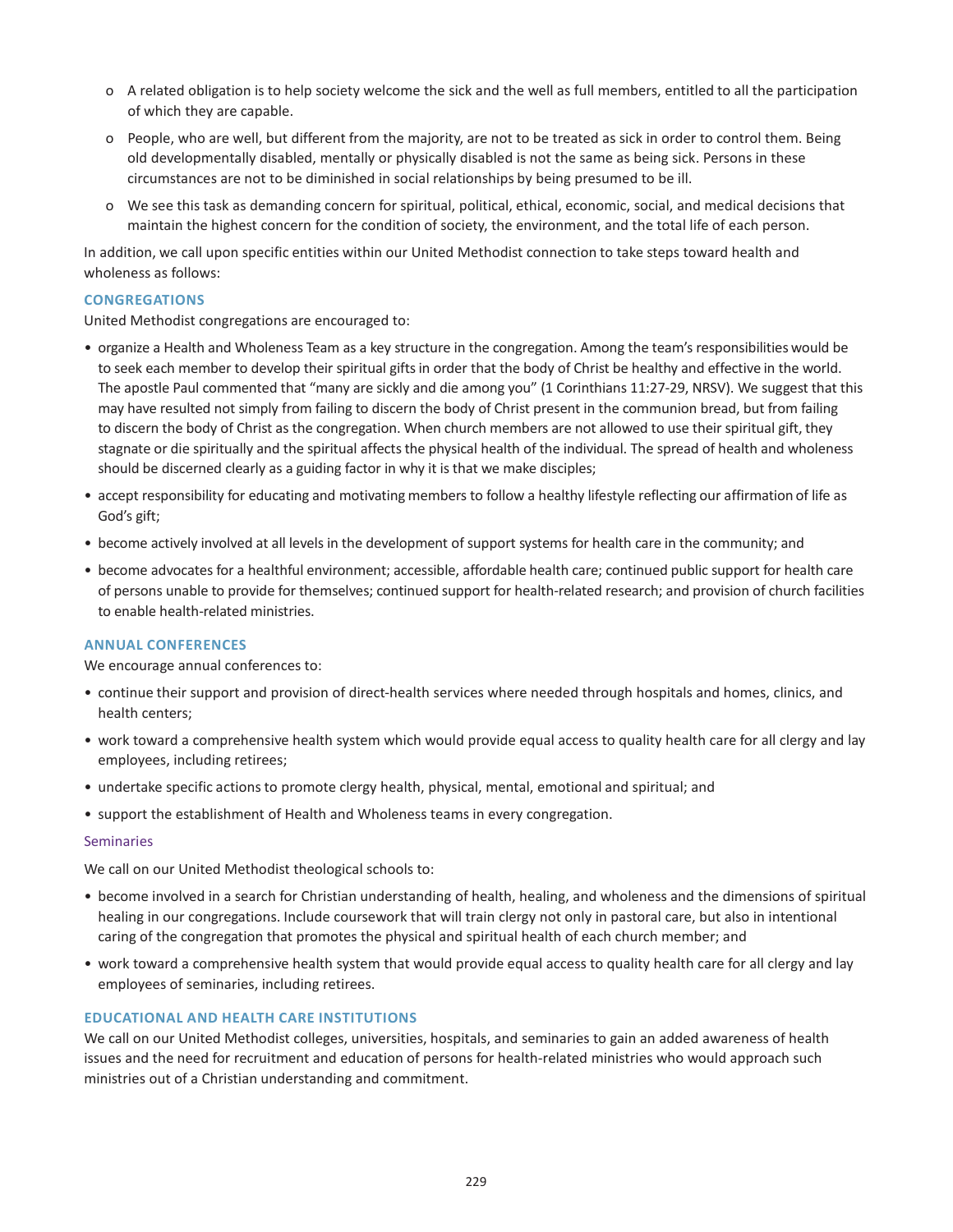#### **GENERAL AGENCIES**

We call on:

- the General Board of Discipleship to develop educational and worship resources supporting a theological understanding of health and stewardship of our bodies;
- the General Board of Church and Society and General Board of Global Ministries to support public policies and programs that will ensure comprehensive health-care services of high quality to all persons on the principle of equal access; and
- the General Board of Pension and Health Benefits to undergird the social teachings of the Church by enacting policies and programs for United Methodist employees that ensure comprehensive health-care services of high quality to all persons on the principle of equal access.

#### **BIBLIOGRAPHY**

- 1. Wesley, John, Primitive Physick: Or, An Easy and Natural Method of Curing Most Diseases. (London: J. Palmar, 1751).
- 2. World Health Organization. Constitution of the World Health Organization, Geneva, 1946.
- 3. Richardson, Alan, A Theological Word Book of the Bible, New York: MacMillan,1950, p. 165.
- 4. Gunderson, Gary and Larry Pray, The Leading Causes of Life, The Center of Excellence in Faith and Health, Methodist Le Bonheur Healthcare, Memphis, TN, 2006.
- 5. Ottawa Charter for Health Promotion, cited in Dennis Raphael, "Toward the Future: Policy and Community Actionsto Promote Population Health, in Richard Hofrichter, Editor, Health and Social Justice: Politics, Ideology, and Inequity in the Distribution of Disease. San Francisco: Jossey-Bass, 2003.
- 6. Daughters of Charity National Hospital System, 1994.
- 7. Supererogation is the technical term for the class of actions that go "beyond the call of duty, obligation, or need." Merriam-Webster dictionary (2007 online version). 2004 Book of Discipline ¶ 103, Section 3, Our Doctrinal Standards and General Rules, Article XI, p.62.
- 8. Wesley, John, Article XI, United Methodist Book of Discipline, Doctrinal Standards and General Rules, 2004.
- 9. Supererogation is the technical term for the class of actions that go "beyond the call of duty, obligation, or need." Merriam-Webster dictionary (2007 online version). 2004 Book of Discipline ¶ 103, Section 3, Our Doctrinal Standards and General Rules, Article XI, p.62.
- 10. CAM at the NIH Newsletter, National Center for Complementary and Alternative Medicine, National Institutes of Health (US), Vol. XII, No.1, 2005. Various research and ongoing resea[rch; see www.nccam.nih.gov/health.](http://www.nccam.nih.gov/health)
- 11. C. Murray and A. Lopez, Health Dimensions of Sex and Reproduction. Geneva: World Health Organization, 1998. Obstetric fistula is a rupturing of the vagina and rectum causing persistent leakage of feces and urine. It is a health risk commonly associated with child marriage because of the mother's physical immaturity at the time of childbirth. (Source: International Center for Research on Women) A majority of women who develop fistulas are abandoned by their husbands and ostracized by their communities because of their inability to have children and their foul smell. It is estimated that 5 perecent of all pregnant women worldwide will experience obstructed labor. In the United States and other affluent countries, emergency obstetric care is readily available. In many developing countries where there are few hospitals, few doctors, and poor transportation systems, and where women are not highly valued, obstructed labor often results in death of the mother. (Source: The Fistula Foundation)
- 12. Hosken, Fran P., The Hosken Report: Genital and Sexual Mutilation of Females, 4th rev. ed. (Lexington ( Mass.): Women's International Network News, 1994.
- 13. Multiple Partners and AIDS UNAIDS, Practical Guidelines for Intensifying HIV Prevention: Towards Universal Access, March 2007-03-19.
- 14. UM Social Principle ¶ 162V, Book of Discipline, Nashville: United Methodist Publishing House.
- 15. Ottawa Charter for Health Promotion, cited in Dennis Raphael, Toward the Future: Policy and Community Actionsto Promote Population Health, in Richard Hofrichter, Editor, Health and Social Justice: Politics, Ideology, and Inequity in the Distribution of Disease. San Francisco: Jossey-Bass, 2003.